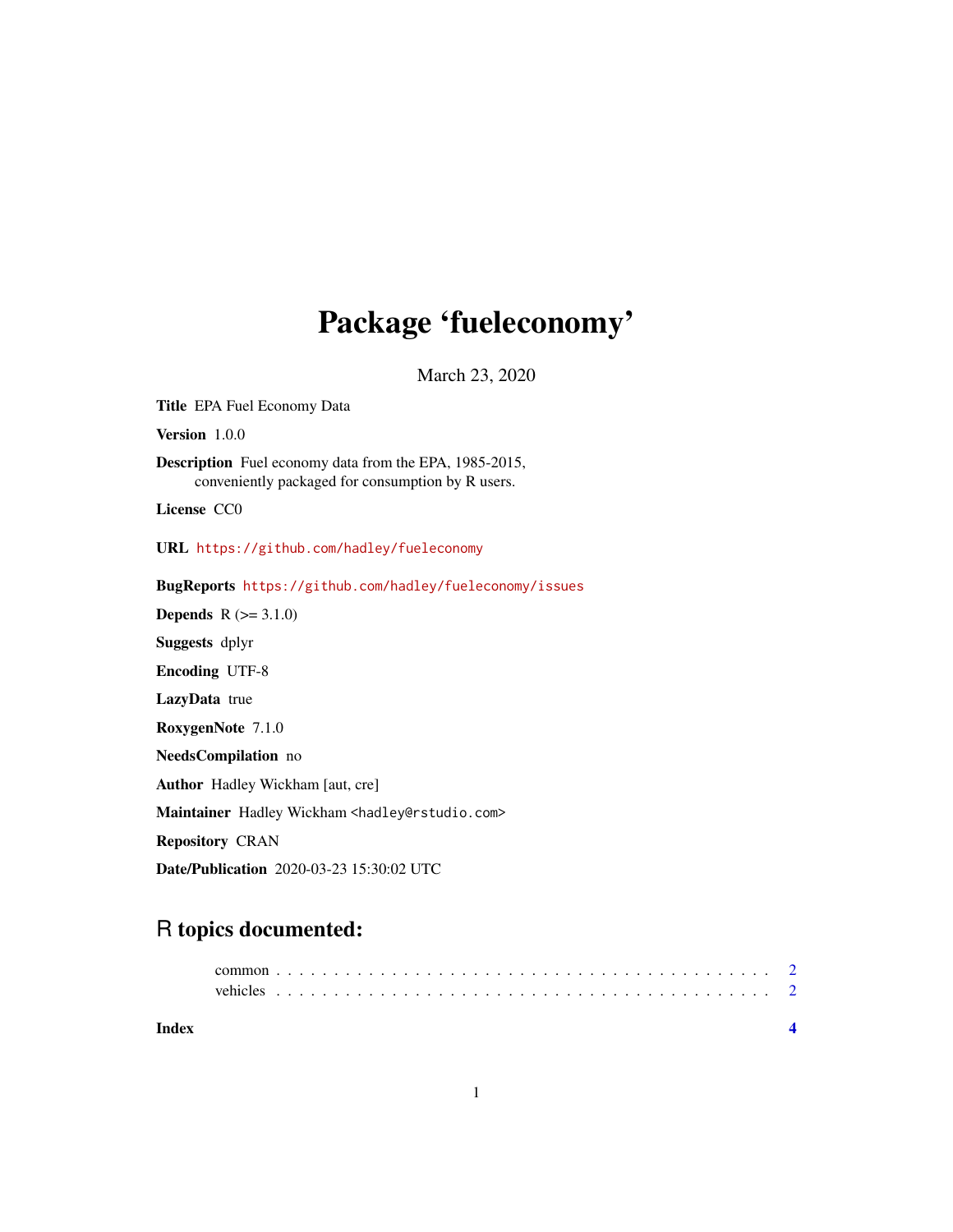<span id="page-1-0"></span>

#### Description

These models have at least 10 years worth of data. This dataset is suitable for a left-join designed to restrict the number of observations to a more manageable level.

#### Usage

common

#### Format

A dataset with variables make, model, n (total number of models) and years (total number of modelyears).

#### Examples

```
if (require("dplyr")) {
vehicles %>% semi_join(common)
}
```

| Vehicle data<br>vehicles |
|--------------------------|
|--------------------------|

#### Description

Fuel economy data from the EPA, 1985-2015. This dataset contains selected varaibles, and removes vehicles with incomplete data (e.g. no drive train data)

#### Usage

vehicles

#### Format

A data frame with variables:

id Unique EPA identifier make Manufacturer model Model name year Model year class EPA vehicle size class, <http://www.fueleconomy.gov/feg/ws/wsData.shtml#VClass> trans Transmission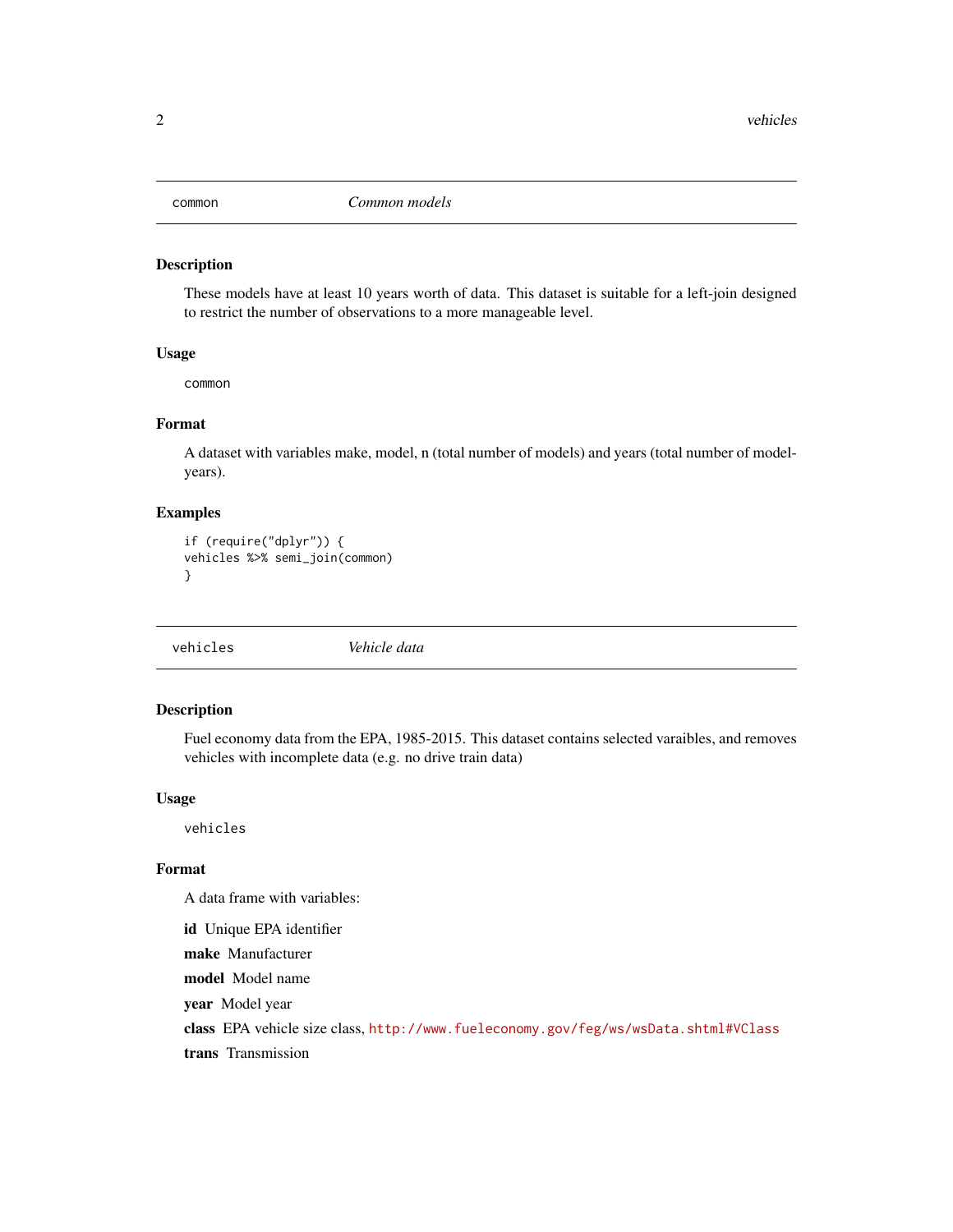#### vehicles 3

drive Drive train cyl Number of cylinders displ Engine displacement, in litres fuel Fuel type hwy Highway fuel economy, in mpg cty City fuel economy, in mpg

#### Source

<http://www.fueleconomy.gov/feg/download.shtml>

#### Examples

```
if (require("dplyr")) {
vehicles
vehicles %>% group_by(year) %>% summarise(cty = mean(cty))
}
```